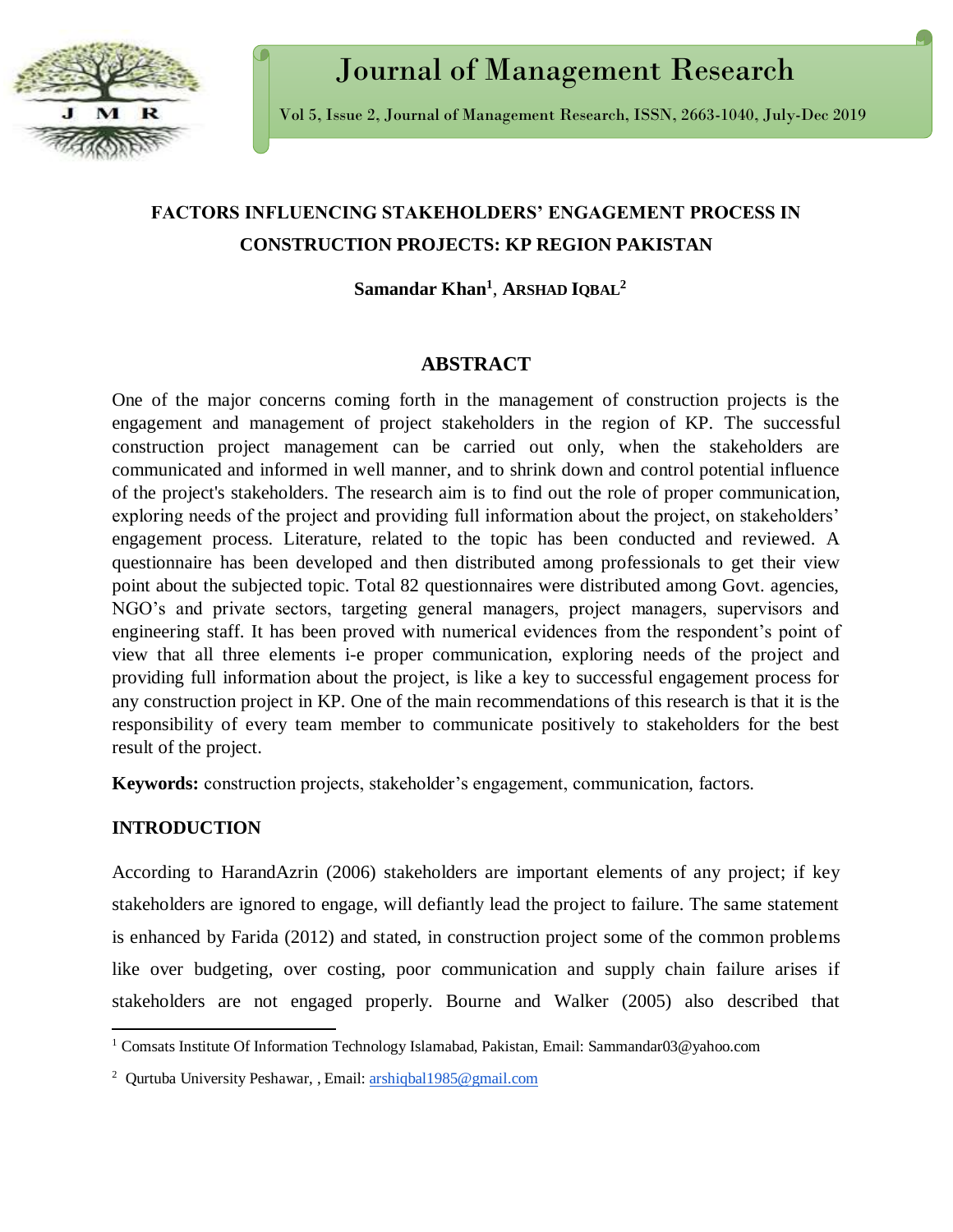stakeholders' engagement process must be taken as serious practice and not as mere one, keeping in consideration the entire intention, goal and need of the project there must be an engagement strategy through which a communication bond is created among different stakeholders which provide help for successful delivery of project.

Grabher (2002) added by eliminating and solving conflicts and by enhancing cooperation among different stakeholders and work groups leads the project towards success. It is important to emphasize that there must be an engagement strategy to be adopted through which a stakeholder can be reached and treated in such a way that lead the whole process towards the defined objective of the project. Bourne and Walker (2006) included, whole organization must play their role in order to reach to every stakeholder of the project. It appears to Achterkamp and Vos (2008) that the degree of significance of a project is related to and mainly depends upon the engagement of stakeholders. On the basis of responding, providing and receiving support from stakeholders it is therefore can be measured that what is the level of success of stakeholders' engagement. Different scholars like Newcombe (2003), El-Gohary et al. (2006), and Olander (2007) examining construction projects have concluded that stakeholders' engagement is significant for the best result of any project.Cleland and Ireland (2002) pointed that in order to get project objectives that meet and satisfy stakeholders' expectation; every stakeholder must be engaged throughout life cycle of the project.

McCab et al., (2006) studied some important and unavoidable issues and problems faced in stakeholders' engagement process i.e., poor communication, exploring needs and encourage partnerships, provide all necessary information, promote trust and willingness to collaborate among various characters of project. Olander, and Landin(2005) stated that in past decades globally the construction industry has poor record of stakeholder engagement. Similarly in KP the case is same for construction industry there is a need to analyze and study stakeholders' expectations, needs and the factor that impact these engagement process. The aim of this research paper is to find out the role of proper communication, exploring needs and full information disclosure to stakeholders on their engagement process.

#### **REVIEW OF LITERATURE**

**Why to engage stakeholders?:** Although it is not possible for lonely project manager, agency or organization to figure out issues facing in stakeholders' engagement process just because of their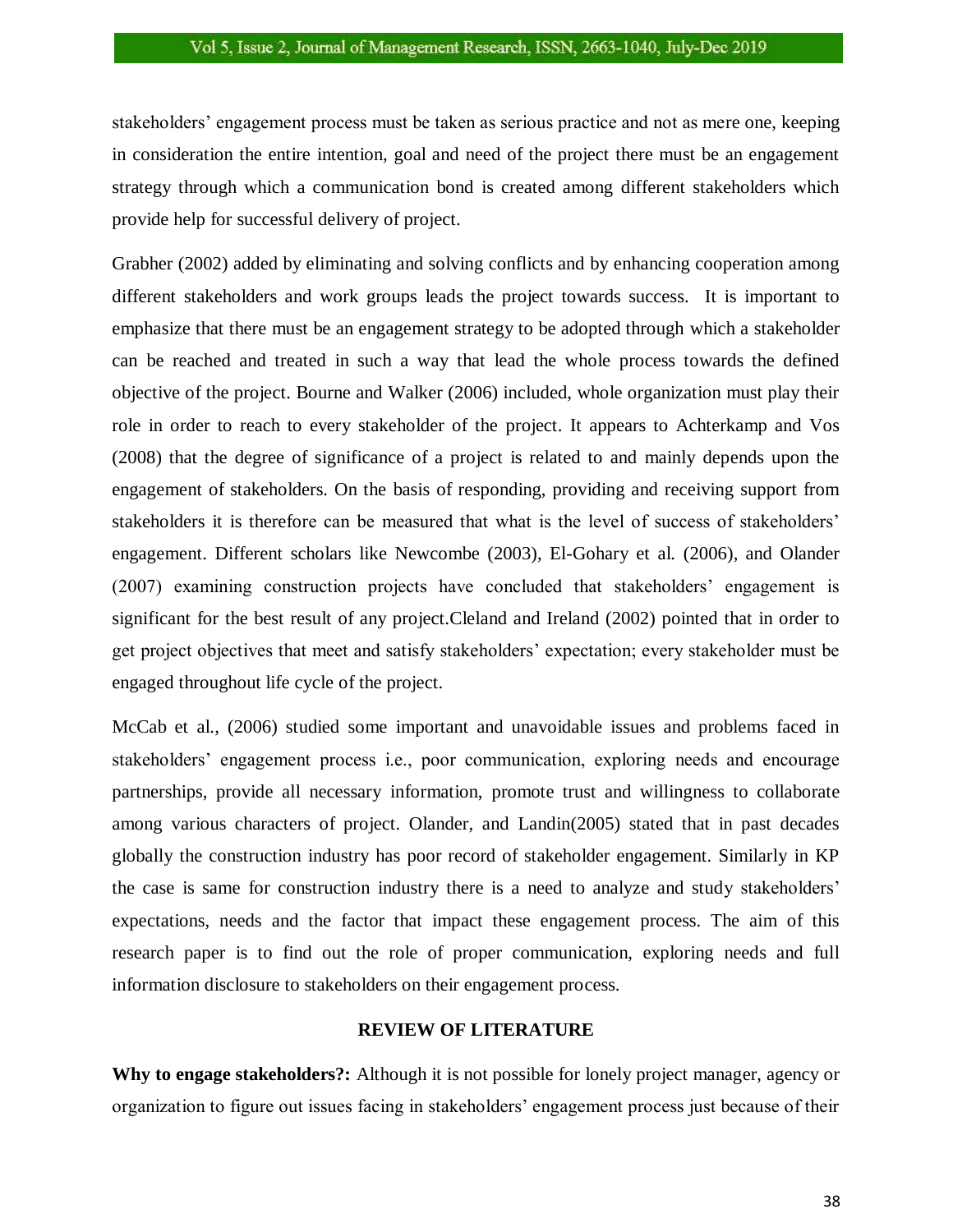multifaceted features, such as supporter, financer, owner of the area where the projects are taking place, local and national actors who seek to engage national and local stakeholders effectively and understands local interests of the communities etc., but without their involvement engagement process can never be fruit full. Local communities are critical in this regards because they help out in empowering local communities to participate and informed. Project and its success might be destroyed by poor and absent effective communication. Engagement of national and local stakeholders effectively may result the project successfully. Engagement in this framework means the capability to identify key local stakeholders, map them, engage them in project related activities and uphold their involvement often beyond the project life cycle. Communication among local community and donor agency, sponsors and clients means building trust and partnerships that target effective response to risks as well as long term development of effective engagement process. RJ-Yang and Shen (2014)in his study founded that many problems can be overcome if the stakeholders are actively engaged in early stages and kept them updated throughout the life cycle of project. Aaltonen and Sivonen (2009) stated that management of the relationships between the project team and its stakeholders is the key issue in project stakeholder engagement process.

**Stakeholders in construction projects:** Newcombe (2003) described that in construction project or undertakings, there are stakeholders just like there are stakeholders in other activities.



Figure 1: Different project stakeholders by Nabil (2013)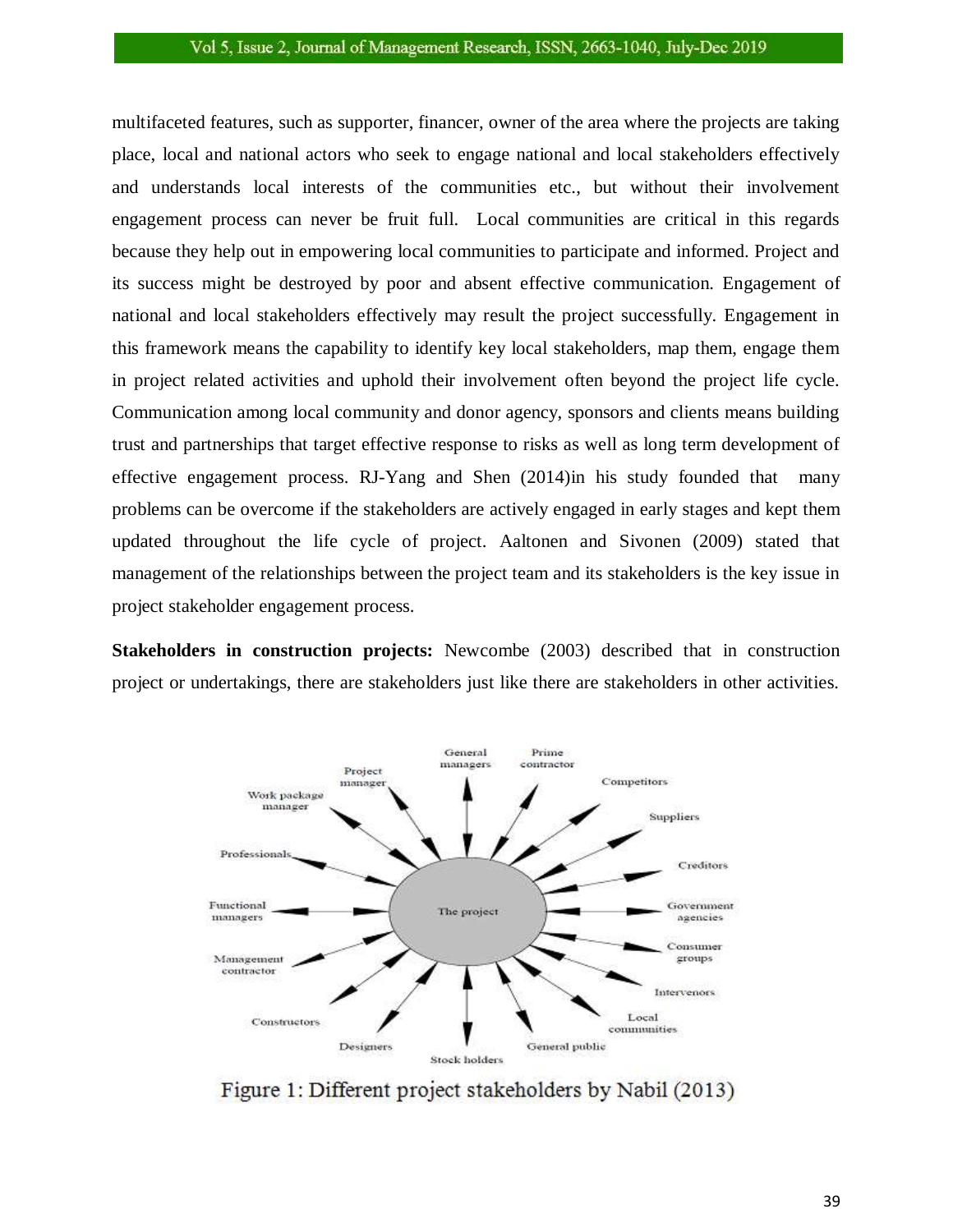In a construction project the number of stakeholders are often big including project managers, owners, designers, legal authorities, neighbors, shareholders, community representatives, employees, insurance companies, banks, media, subcontractor's suppliers, competitors, service providers, process providers, civic institutions, general public, pressure groups, government establishments, the natural environment, regional development agencies, customers, visitors, etc.

**Process of engaging stakeholders in construction project:** Olander (2006) agreed to Ireland and Cleland (2002) and described that for the improvement of a stakeholders' engagement process manager must follow basic premises. This process must consists of planning, motivating, organizing, controlling and directing, communicating with them, sharing information, exploring needs etc.

**Factors influencing stakeholders' engagement:** Numbers of different factors have been identified from literature but these three i.e. proper communication, full information disclosure and exploring the need of the project are ranked on the top and considered as more critical in KP, so this particular study will only focus on these three factors. These factors were plot into three ranked order.

- Proper communication
- Full information disclosure
- Exploring need

*Communication process:* For project managers it is critically important for engagement purpose to communicate with not only to supportive stakeholders, close stakeholders but also those that may be harmful to the main concern of project vision and goal. All stakeholders have unique and complicated type of power structures which is some changing constantly so these types of issue need maintenance at high level. Briner et al. (1996) explained that maintenance containing a system in which every stakeholder is kept in touch with proper dynamic communication system. Unavoidably those form of stakeholders who tends to remain partially in project team or trying to develop their dominance over other member of team, will give birth to conflicts or cause inconveniencies for engagement process. If these troubles are failed to cover will definitely enhance to drop the project, change the scope, reduce the funding, or even more terrible. If foundation of understanding stakeholder intensity and influence is once created by project manager and team in well manner then it will be easier to engage and handle influential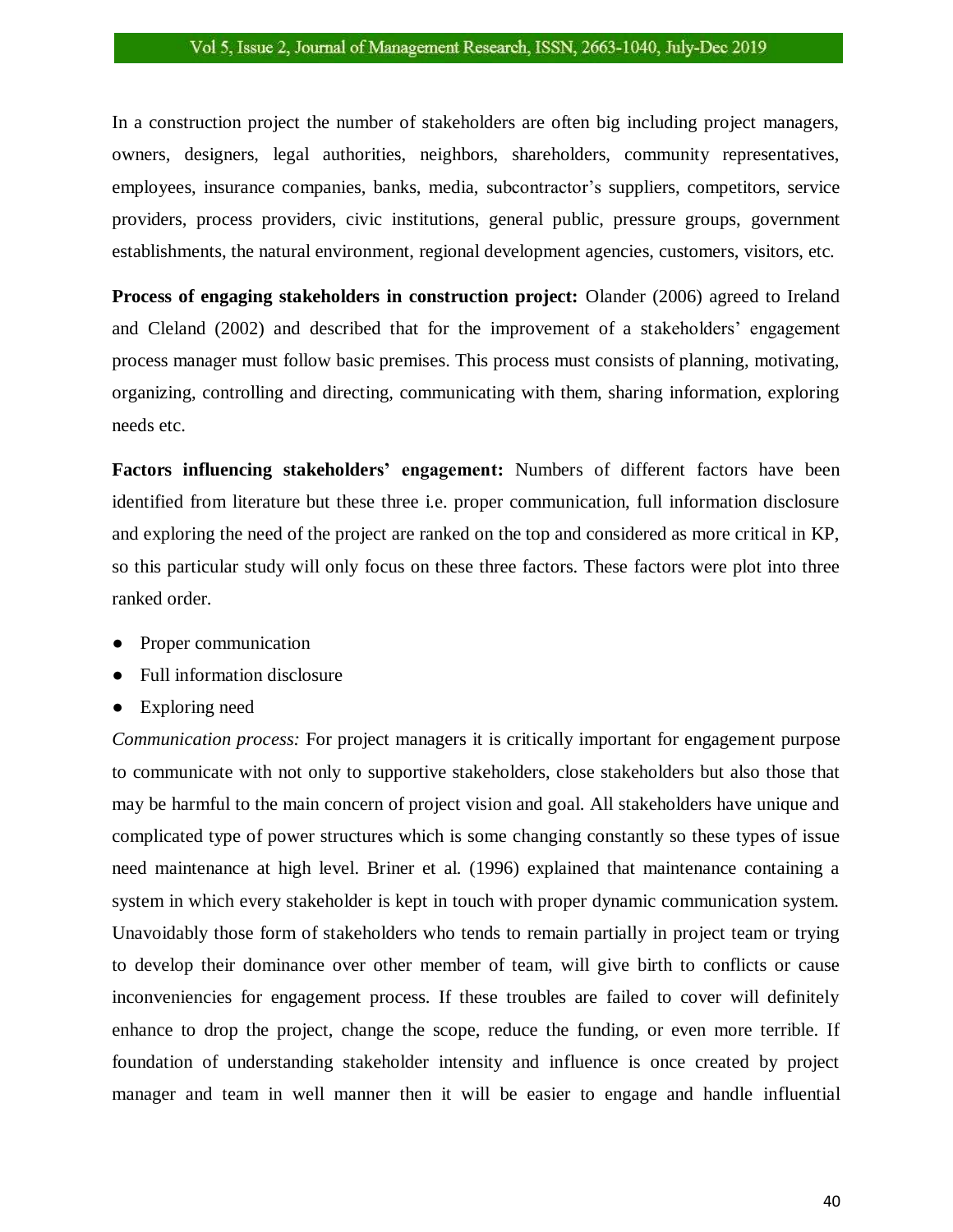

Figure 2: Conceptual Model

stakeholders through active communication, and calamity may be turned away in challenging circumstances. Sometime the same influence of the stakeholder can be used as slight push to word success of the project. With the help of appropriate communication a project manager must also be able to recognize the threatening signs like the warning of possible trouble etc. Buchanan and Boddy (1999) listed these threatening signs as poor communication links, not providing support when needed, interfering without consultation, countless reporting levels between stakeholders and project manager, failing to fulfill commitments and promises etc.

# **RESEARCH METHODOLOGY**

By survey through questionnaire and semi-structured interview, quantitative and qualitative data has been collected in KP from different respondents selected from community stakeholders in KP (Peshawar). In KP region main groups of interest are the respondents from the different communities. Engineers and builders, quantity surveyors, architects and other professional are also interviewed for collecting data. Prior to the field work, to identify parameters for assessing factors influencing stakeholder's engagement, literature is also recourse and examined to subject the issues from practice.

The respondents are selected based on their previous participation in consultation and experience in construction projects. Non probability (purposive sampling) has been used in this data collection process because size of the population is quite small. All participants have been selected randomly. Based on similar grounds (Li et al., 2013) also adopted similar approach in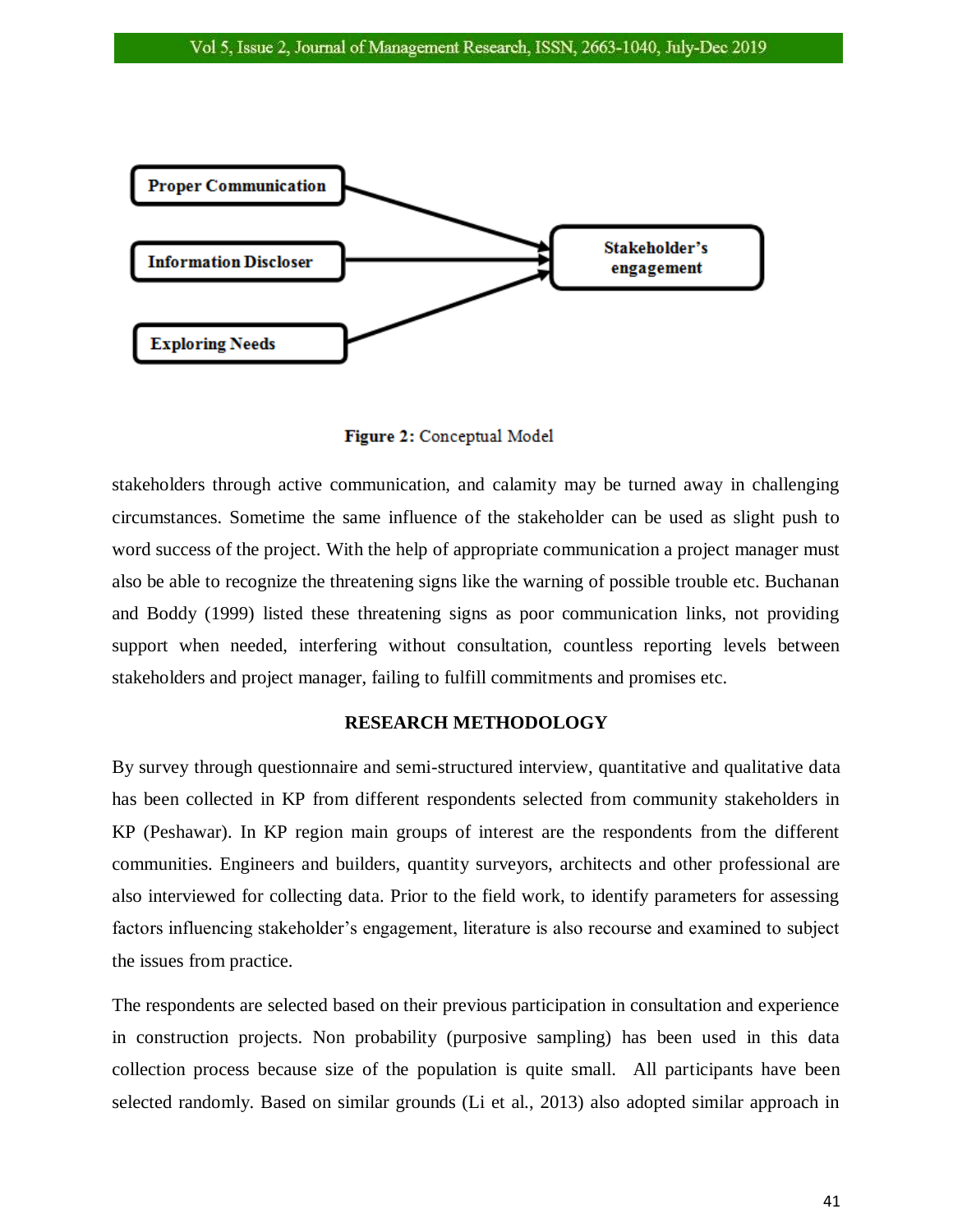their earlier study. Questionnaire used for this study has two major portions. In first part respondents have been asked about their previous experience in stakeholder's engagement and their personal profile. . Second part is about respondent's perception on the severity of these three factors collectively generated from literature, practice and interviews.

Projects have been investigated in this research include flyovers, overhead bridges, offices and administration buildings, school building, medical center, drinking water supply schemes, irrigation channels, children parks, play grounds and other related civil engineering projects. The survey of questionnaires' has been conducted in (Peshawar) KP. 40 projects have been selected and 82 questionnaires have been distributed to same sample. In order to find out the reliability of the questionnaire for each field and for the mean of the whole fields of the questionnaire, Cronbach's Alpha has been applied. The normal range of Cronbach's coefficient alpha  $(\alpha)$  is value between 0.0 and  $+$  1.0, the higher values reflects a higher degree of 1 reliability. Test statistics include Spearman rank correlation coefficient. Relative importance index Nonparametric sign test.

#### **RESULT AND DISCUSSIONS**

Table 1 illustrate that 42.68 % (total 35 out of 82) of the respondents are governmental and institution 24.3 % (total 20 out of 82) are NGO,S, and 32.9% ( total 27 out of 82) are private sectors such as private school were taking part in the questionnaire. It is important to highlight that in KP most of the constructed projects were executed by govt. agencies. This high percentage of this type reflects a good sign to ensure from quality information beside the other general information. Table 1also illustrate that 57.31% (total 47 out of 82) of respondents were project managers, 09.77 % (total 8 out 82) were general manager, 15.85 %.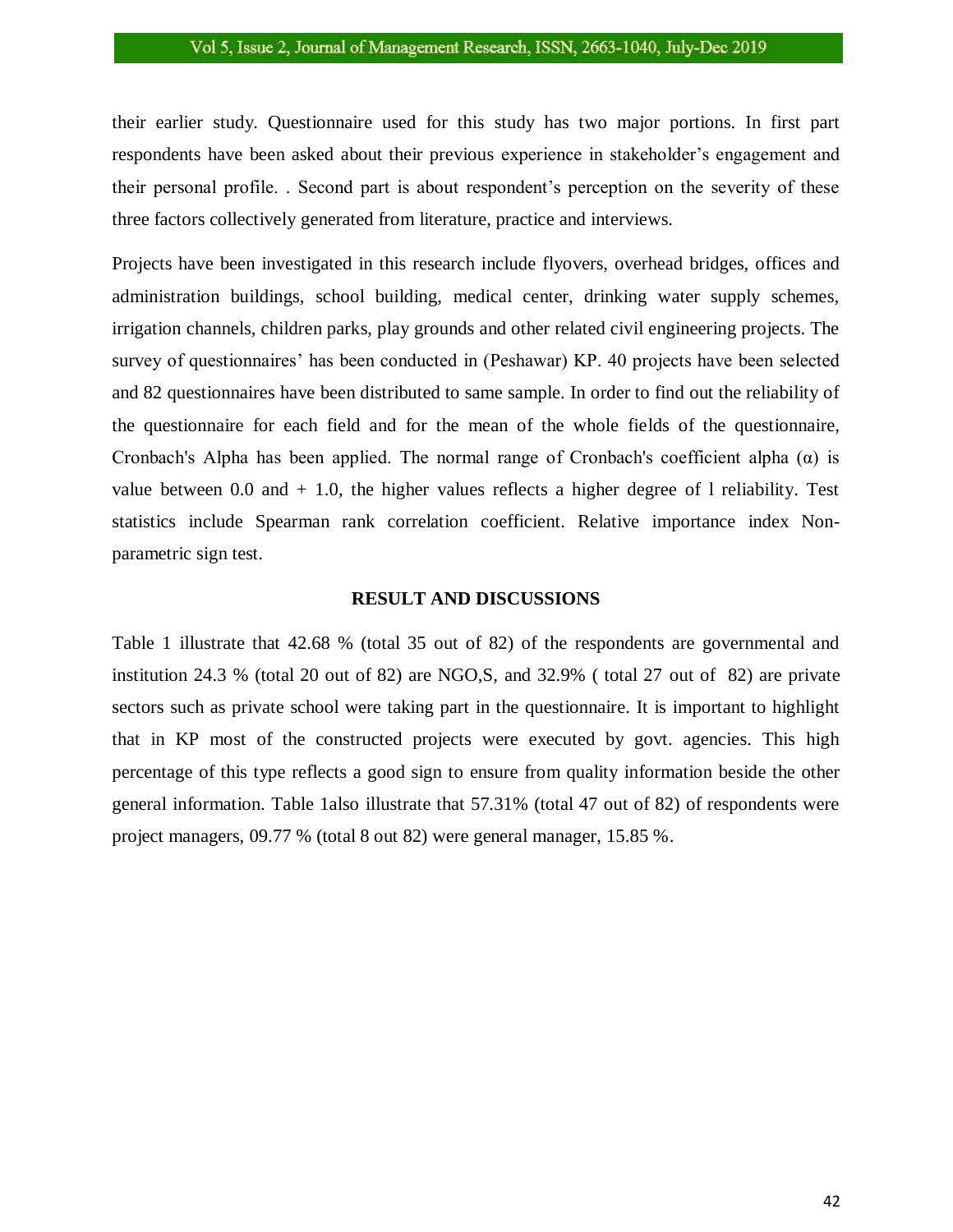| <b>General information</b> | Sub.                 | <b>Frequen</b> | Percent |
|----------------------------|----------------------|----------------|---------|
|                            | <b>Categories</b>    | cies<br>age    |         |
| Types of Institutions      | Govt.<br>agencies    | 35             | 42.68%  |
|                            | NGO,S                | 20             | 24.39%  |
|                            | Private sector       | 27             | 32.92%  |
| Position                   | General<br>manager   | 08             | 09.77%  |
|                            | Project<br>manager   | 47             | 57.31%  |
|                            | Supervisors          | 14             | 17.07%  |
|                            | Engineering<br>staff | 13             | 15.85%  |
| Experience (years)         | $5-10$               | 23             | 28.04%  |
|                            | $11 - 15$            | 27             | 32.92%  |
|                            | $+15$                | 32             | 39.02%  |
|                            |                      |                |         |

#### **Table 1: Demographic Data**

**Source:** *Amin, 015.*

Total 13 out of 82 are engineer staff and 17.07% (total 14 out of 82) of respondents were supervisor. This high percentage of 57.31 and 9.77 for project manager and general manager shows that respondents have key positions that support the quality of obtained information. This same table also illustrate that 39.02 % (total 32 out of 82) of respondents from the total sample have 15 or more years of experience. 32.92 % (total 27 out of 82) of the respondents from the total sample have years of experience between 11 to 15 years while only 28.04 % (total 23 out of 82) of the respondents have years of experience between 5 to 10 years. So this collectively high percentage of more than 70% shows that the respondents have an experience more than 10 years. This gives a good sign that the respondents have good level of experiences.

Table 2; Illustrate the Relative Importance Index and the ranks of each factor influencing the stakeholder engagement process. Three factors have been identified as most critical through the literature review. These critical factors will be discussed based on the following assumption: Factors with mean score greater than 4 will be discussed related to the research questionnaire,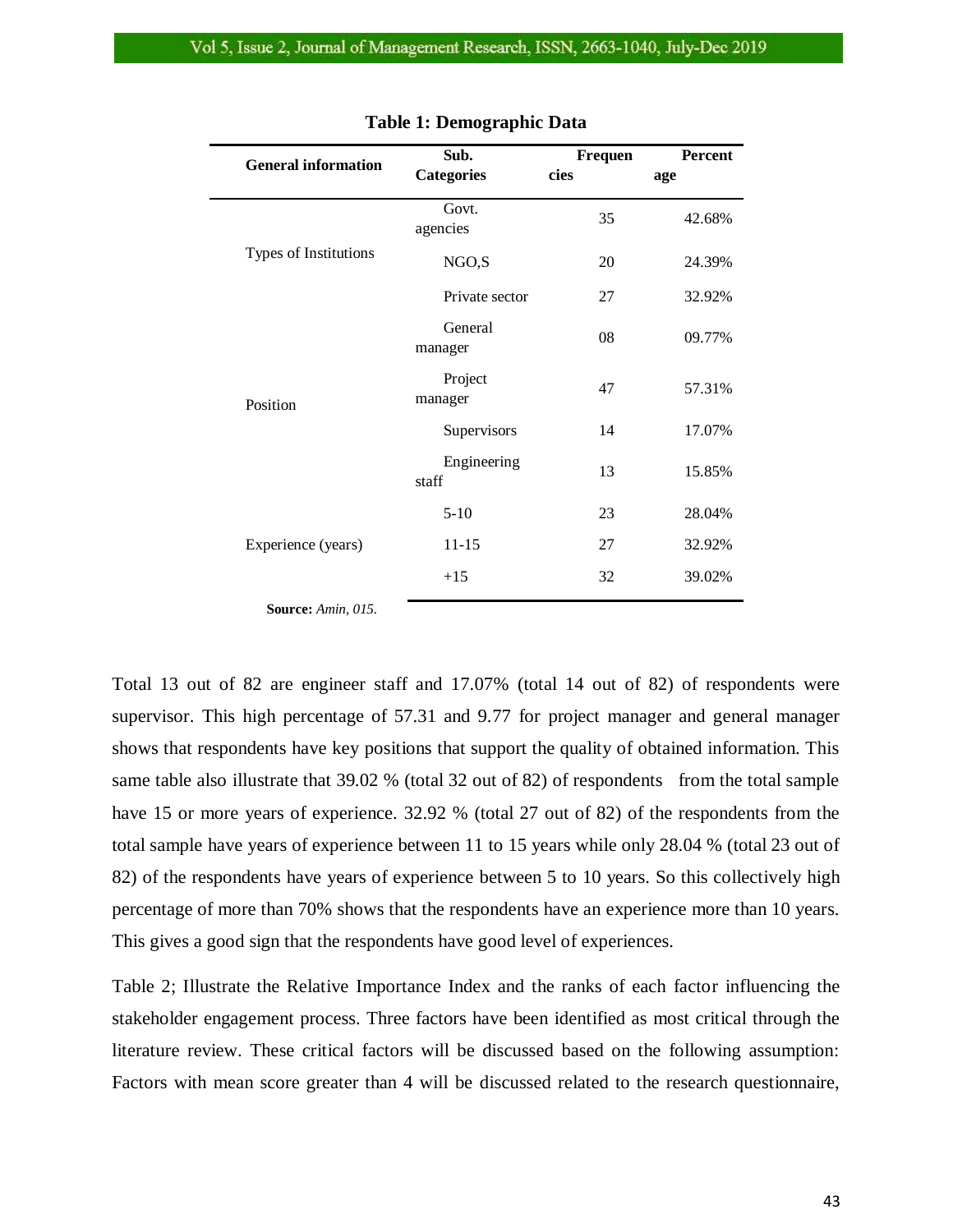and at the end of the discussion of each factor the statistical verification with analysis will be presented.

| Tuble <b>Finite</b> Senione process unurgens |             |                    |             |  |
|----------------------------------------------|-------------|--------------------|-------------|--|
| <b>Categories</b>                            | <b>Mean</b> | $\mathbf{RII}$ (%) | <b>Rank</b> |  |
| Proper communication                         | 4.45        | 87.95              |             |  |
| Full information disclosure                  | 4.40        | 85.30              | 2           |  |
| Exploring need                               | 4.30        | 83.27              |             |  |

**Table 2:Engagement process analysis**

**Analysis of factor "Effective Communication":** Respondents placed the factor "effective communication" on the top and ranked it with first position as shown in table 2. This factor has RII value (87.95%) and mean of this factor is significantly greater than the hypothesized value. So these results guides that respondents are fully agreed that effective communication between the stakeholder and project is significance. The relation between communication and its influence on the engagement in construction project have been studied by different researchers and they found that factors such as misunderstanding and poor communications may cause over budgeting and time overruns in construction project.

# **Testing hypothesis**

**H10:** Proper and fluent communication with stakeholder has insignificant effects on engagement process.

| <b>Null hypothesis</b>                                  | <b>Test</b>                    | <b>Significance</b> | <b>Decision</b>                            |
|---------------------------------------------------------|--------------------------------|---------------------|--------------------------------------------|
| The median of difference between variables<br>equals 0. | Related<br>sample sign<br>test | .038                | Not supported<br>the <b>H<sub>10</sub></b> |

# **Table 3: Hypothesis test summary**

Asymptotic significances are displayed. The level of significance is 0.05.

**H1:** Proper and fluent communication with stakeholder has significant effects on engagement

process.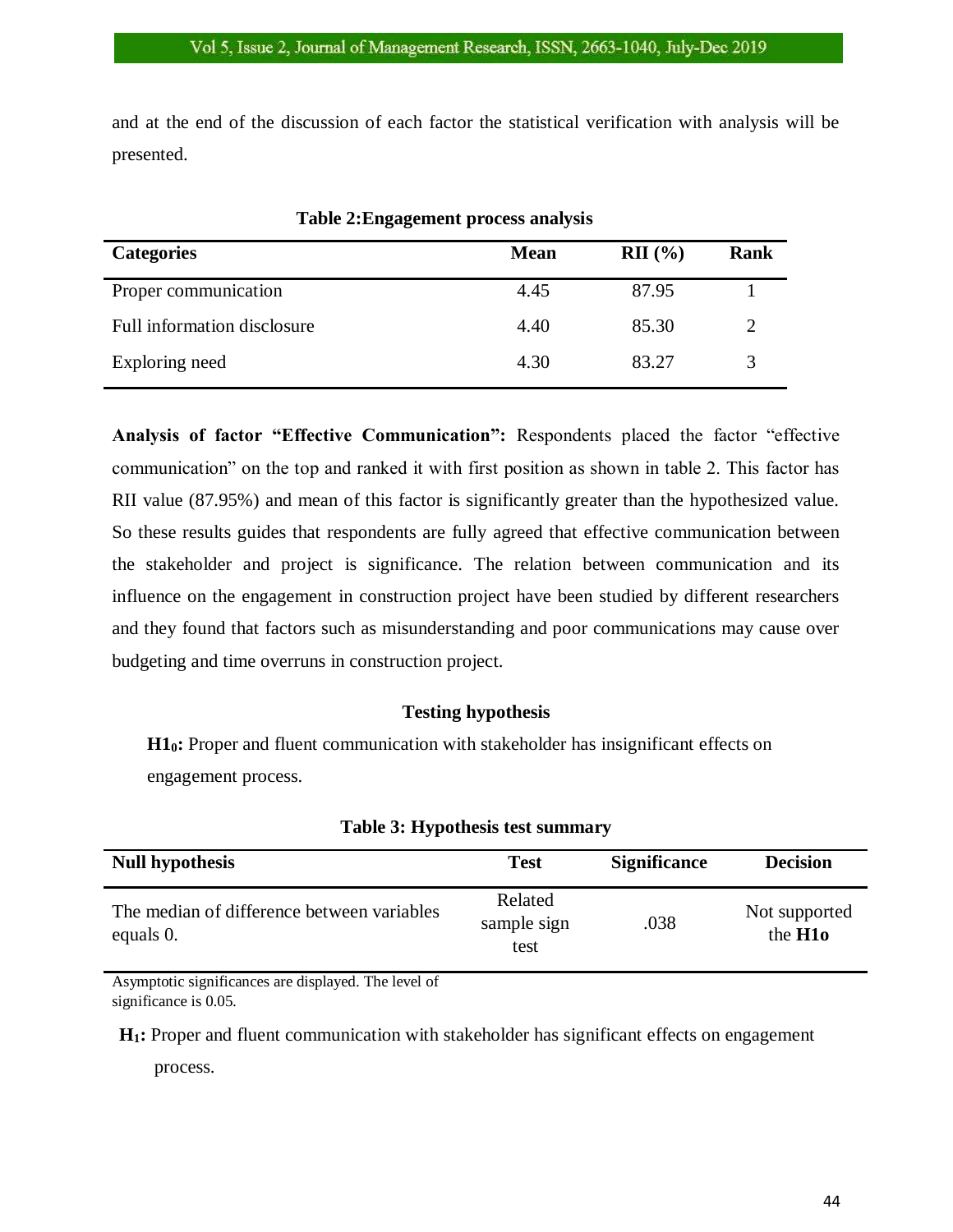This result clearly indicates that there is a significant positive effect of proper and fluent communication on engagement process at 0.05 levels. Therefore it is concluded that this result provides sufficient indication to support alternative hypothesis **H1<sup>1</sup>** and to reject the null hypothesis **H10**see in table 3. Hence, proper and fluent communication has significant positive effect at 0.05 levels.

**Analysis of factor "Full Information Disclosure":** Respondent ranked this factor on second position as shown in table 2. This factor has RII value (85.30%) and mean of this factor is significantly greater than the hypothesized value. So these results guides that respondents are fully agreed that Full information disclosure to stakeholder has positive effect on project objectives.

#### **Testing hypothesis**

**H2<sub>0</sub>**: Full information disclosure of the project to stakeholders is negatively related to engagement process.

| <b>Null hypothesis</b>      | Test           | <b>Significance</b> | <b>Decision</b> |
|-----------------------------|----------------|---------------------|-----------------|
| The median of difference    | Related sample | .002                | Not supported   |
| between variables equals 0. | sign test      |                     | the <b>Ho</b>   |

**Table 4: Hypothesis test summary**

Asymptotic significances are displayed. The level of significance is 0.05.

**H21:** Full information disclosure of the project to stakeholders is positively related to engagement process.

This result clearly indicates that there is a significant positive effect of proper and full information disclosure on engagement process at 0.05 levels. Therefore it is concluded that this result provides sufficient sign to support alternative hypothesis **H2<sup>1</sup>** and to not support the null hypothesis **H2<sup>0</sup>** see in table 4. Hence, full information disclosure has significant positive effect at 0.05 levels.

**Analysis of factor "Exploring Stakeholders Needs":** Respondent ranked this factor on third position as shown in table 2. This factor has RII value (83.27%) and mean of this factor is significantly greater than the hypothesized value. So these results guides that respondents are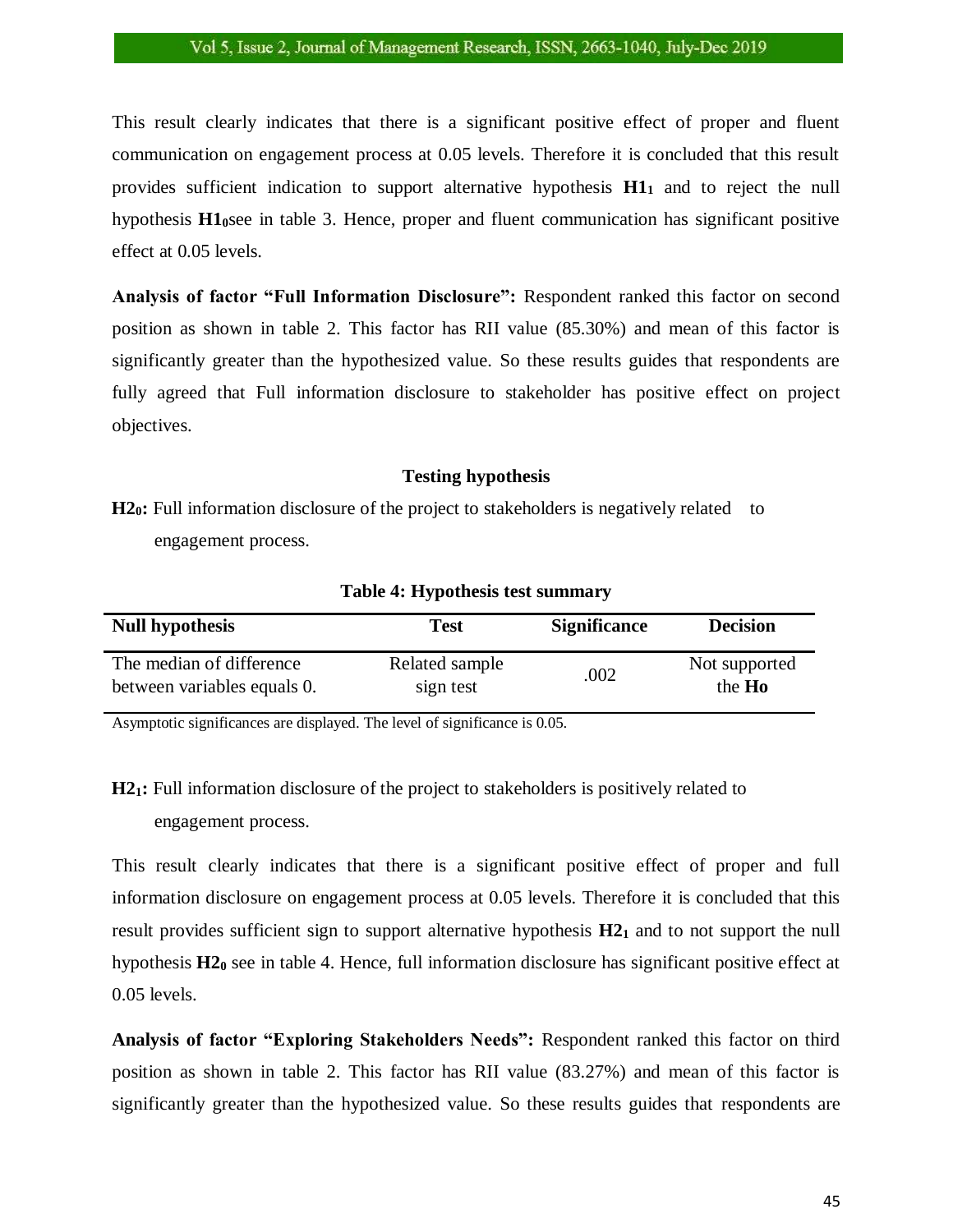fully agreed that exploring needs of the project to stakeholder has positive effect on project objectives.

# **Testing hypothesis**

**H30:** Exploring stakeholders' needs of the projects to the stakeholders has no importance in engagement process.

**H31:** Exploring stakeholders' needs of the projects to the stakeholders has importance in engagement process.

| <b>Null hypothesis</b>                                  | Test                        | <b>Significance</b> | <b>Decision</b>         |
|---------------------------------------------------------|-----------------------------|---------------------|-------------------------|
| The median of difference between<br>variables equals 0. | Related sample sign<br>test | .018                | Not supported<br>the Ho |

|  |  | Table 5. Hypothesis test summary |
|--|--|----------------------------------|
|  |  |                                  |

Asymptotic significances are displayed. The level of significance is 0.05.

This result clearly indicates that there is a significant positive effect of exploring stakeholders' needs on engagement process at 0.05 levels. Therefore it is concluded that this result provides sufficient sign to support alternative hypothesis **H3<sup>1</sup>** and to not support the null hypothesis **H30**see in table 5. Hence, exploring stakeholders' needs has significant positive effect at 0.05 levels.

# **CONCLUSION**

This research has different key objectives and they are realized and gained through a systematic process of collecting data using questionnaire and survey techniques, and then same data has been analyzed through different statistical tools and techniques. Identification and ranking of most common factors that affect the stakeholders' engagement process in construction projects. Secondly it was aimed to find out some solid numerical proves to enhance the idea that stakeholders are most important part of the project and must be communicated properly and can never be neglected at any stage of the project.

As discussed plenty of factors influencing the stakeholder engagement process were identified through studying literature but only three were taken in to account because of their rank and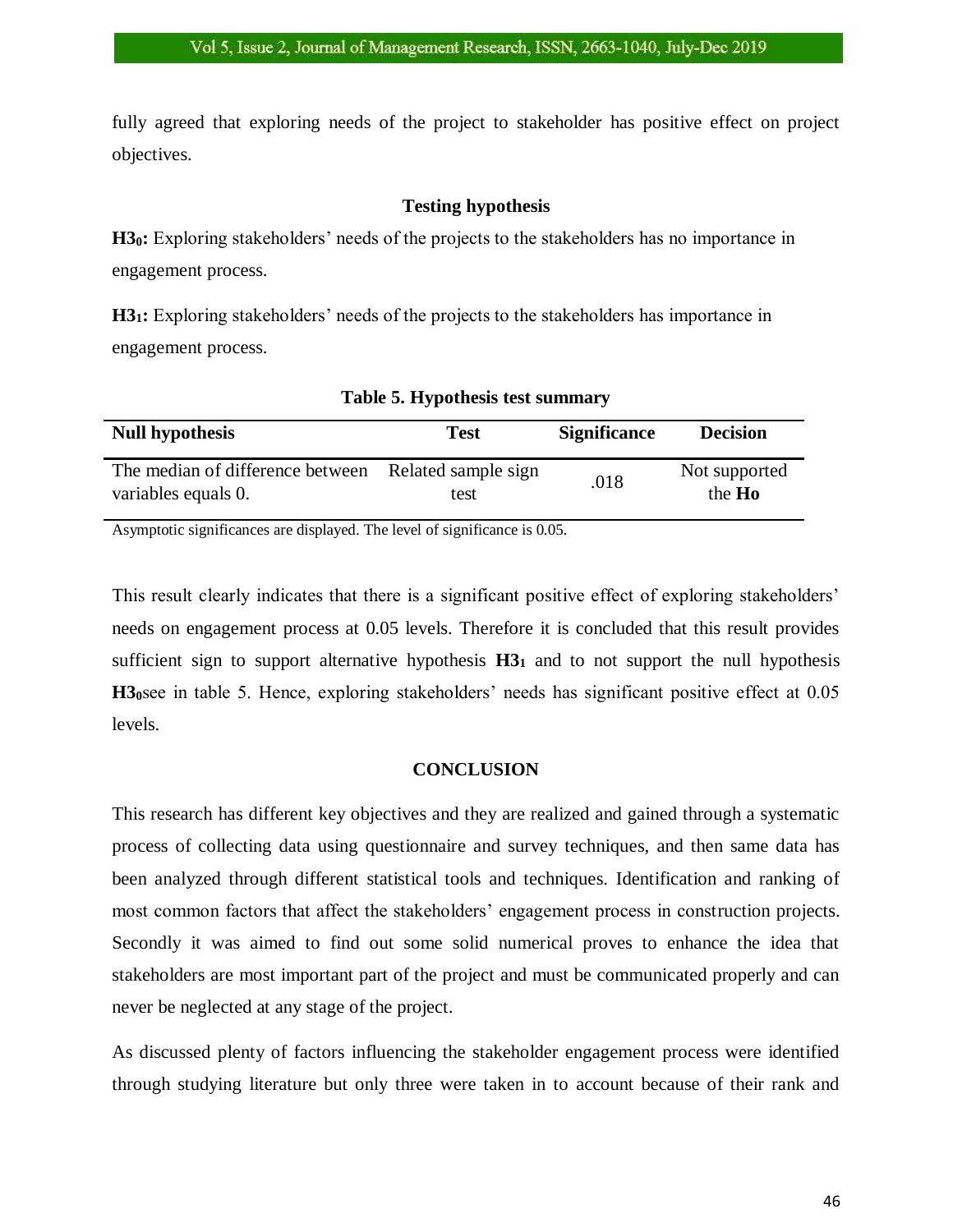position placed by different respondents. Data has been collected from government institution and different private sector and the above mention factors are considered to be the critical for any stakeholder engagement process. These most top three factors that affect the stakeholder engagement process in construction project in the KP were ranked based on their *Relative Importance Index* are: fluent and proper communication (RII = 87.95%), full information disclosure (RII =  $85.30\%$ ), and exploring the need of the project (RII =  $83.27\%$ ).

During interviews different types of stakeholders are also identified as follow:

Customer or the end user of the project:

- Sponsor or Donor
- Consultant
- NGO's
- Contractor
- **Beneficiary**
- Governmental authority
- Landowner and Neighborhood

These stakeholders can be easily treated with effective communication strategy. The results and reply of different respondents place the factor proper communication on the top it means this factor can play an important role in engagement process. It is therefore recommended the medium of communication should also be clear and understandable, face to face meeting is highly suggested by the respondents while interviewing them but some time workshop, seminar and building social interaction can also make a difference in communication process. In order to get long lasting results of a project all these three factors are vital and can never be ignored at any level of the project. During interviews and short meeting with different stakeholders they have pointed out that it is the responsibility of every responsible member of the project team to keep the interest and power of the stakeholders in view and then treat them accordingly. Project success has strong connection to manage relationships and to communicate effectively with different stakeholders of the project. Project managers has to communicate properly and frequently throughout life cycle of the project. Mutual trust among project team and stakeholders can also enhance positive relationships in project. To enhance stakeholders' relationships trust is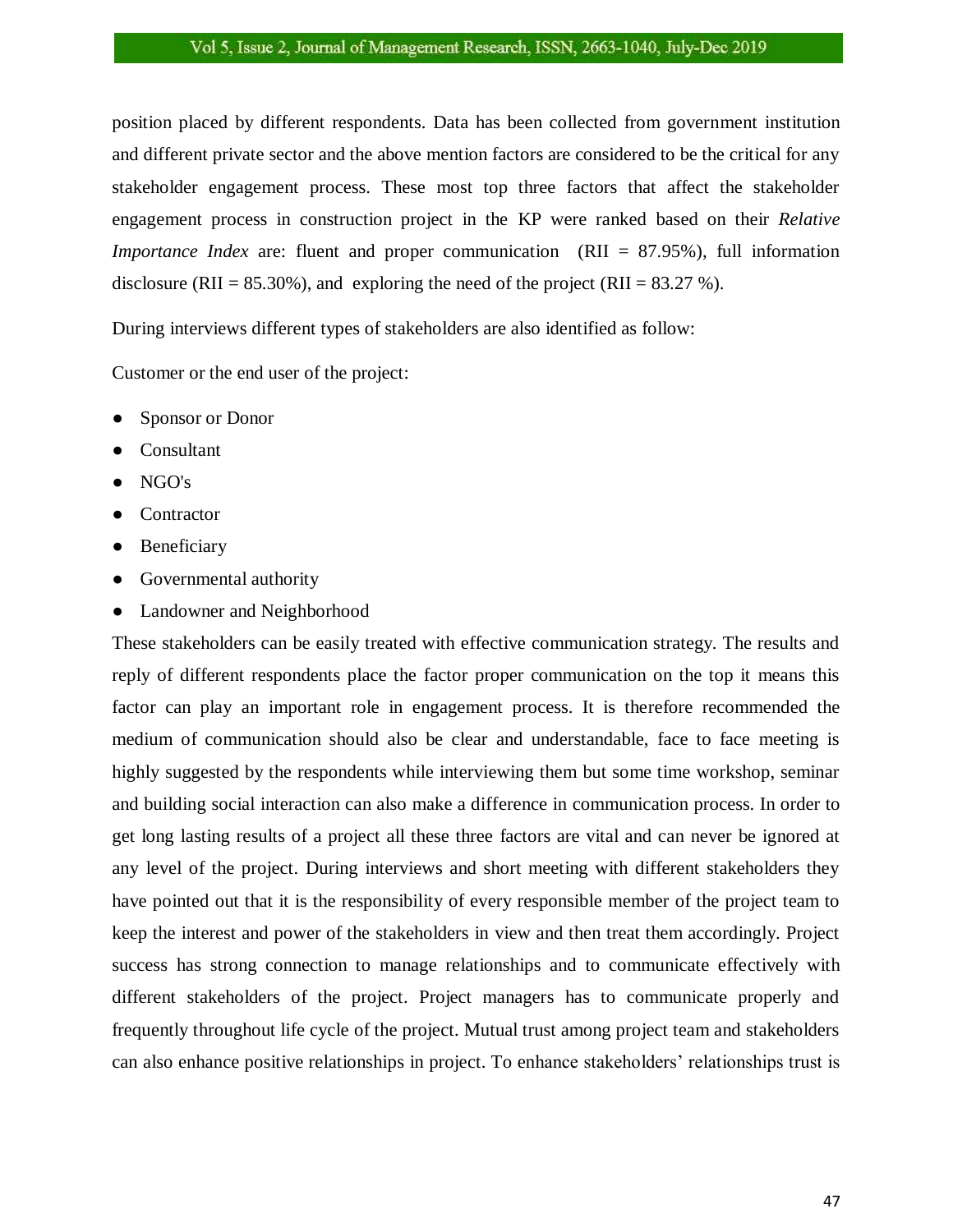considered the most important among project team, consultant, contractor, governmental ministries, beneficiaries and other related stakeholder.

### **References**

- Aaltonen, K. &Sivonen, R. (2009).Response strategies to stakeholder pressures in global projects.*International Journal of Project Management,* 27 (2), 131–141.
- Achterkamp, M. C., &Vos, J. F. J. (2008).Investigating the use of the stakeholder notion in project management literature, a meta-analysis. Elsevier, *International Journal of Project Management*, 26, 749-757.
- Boody ,D. and Buchnan, D, (1999). *Take the lead inter personal skill of project manager*. New York: Prentice hall.
- Bourne, L. and Walker, D. H. T. (2005). Visualizing and mapping stakeholder influence. *Management Decision*, 43 (5), 649 – 660.
- Bourne, L. Walker, D. H. T. (2006).Visualizing stakeholder influence two Australian examples.*Project Management Journal*, 37 (1), 5–22.
- Briner ,W Hasting and Geddes M. (1996). *Project leadership*, Aldershot UK: Gower.
- Cleland, D.I. and Ireland, R.L. (2002).*Project Management: Strategic Design and Implementation,* New York: McGraw-Hill.
- El-Gohary, N. M., Osman, H. and Ei-Diraby, T.E. (2006).Stakeholder management for public private partnerships, *International Journal of Project Management*, 24 (7), 595-604.
- Farida, I. (2012). Management Factors for Successful IBS Projects Implementation, *Asia Pacific International Conference on Environment-Behaviour Studies* (pp. 99–107). Mercure Le Sphinx Cairo Hotel, Giza, Egypt: Procedia - Social and Behavioral Sciences.
- Grabher. (2002). Learning in projects, remembering in networks? Communality, sociality, and connectivity in project ecologiesEuropean Urban and Regional Studies, 11(2), 99-119.
- Har, E., &Azrin, B. (2006).Management Factors for Successful IBS Projects Implementation, *Procedia - Social and Behavioral Sciences* 68, 99 – 107.
- Li, T. H. Y., Ng, S. T. and Skitmore M. (2013).Evaluating stakeholder satisfaction in construction projects: *Automation in Construction*, 29, pp. 123–135.
- McCabe, A. C., Keast, R. L., & Brown, K. A. (2006).*Community engagement: Towards community as governance,* paper presented at the Governments and Communities in Partnership Conference, Melbourne, Australia.